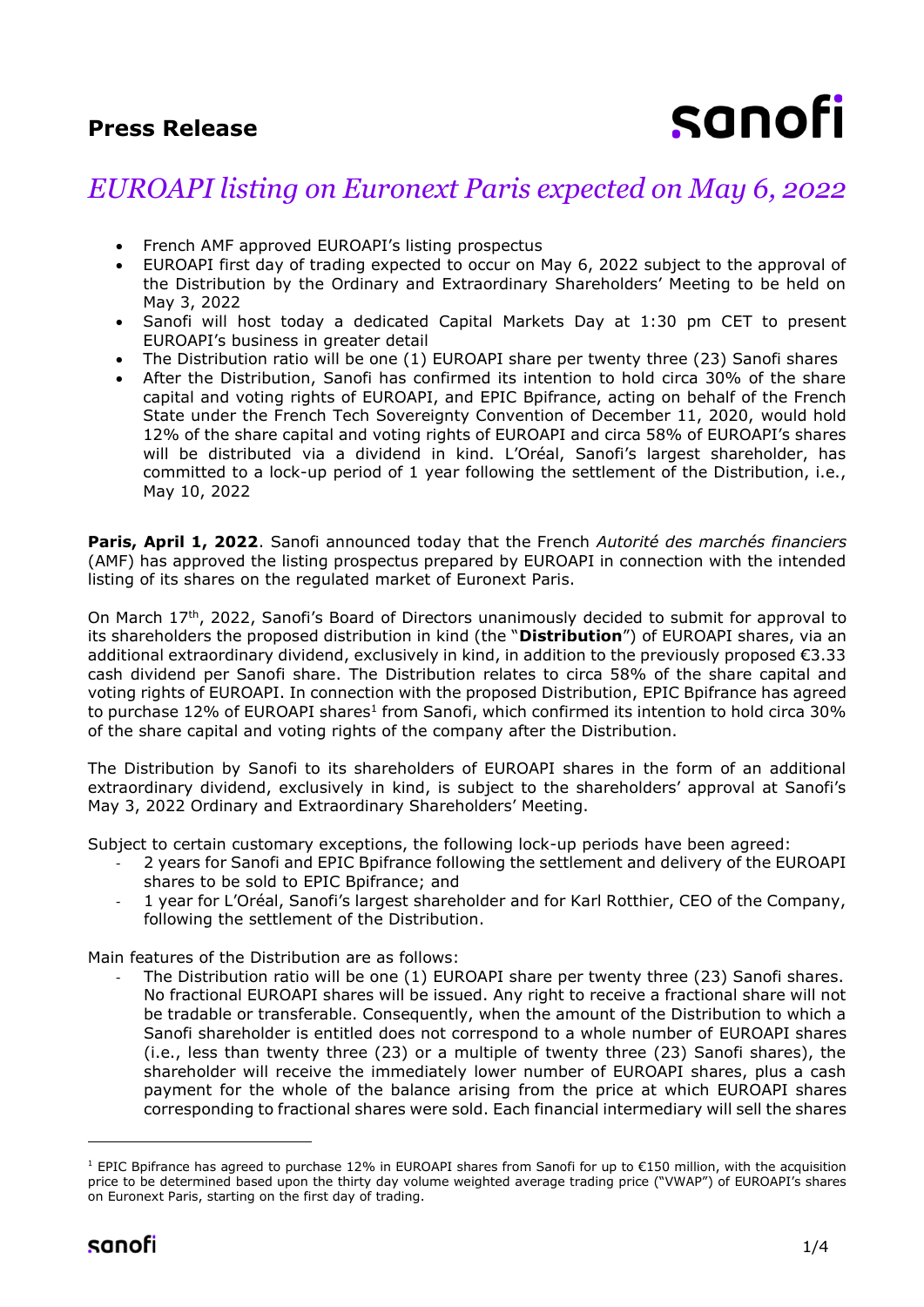corresponding to the fractional shares of its entitled clients. As a result, the amount of the cash balance may vary depending on the shareholder's financial intermediary;

- The technical reference price of EUROAPI shares is expected to be announced on May 5, 2022 by Euronext Paris after market close;
- The admission to trading of the EUROAPI shares and the ex-date (*détachement*) of the Distribution will occur at 9.00 am (CET) on May 6, 2022;
- The record date (the date on which positions are closed) for Sanofi shares to be eligible to the Distribution is scheduled on May 9, 2022;
- Payment of the Distribution (delivery and book-entry of the allocated EUROAPI shares) will take place on May 10, 2022.

Following the Distribution and the purchase of 12% of EUROAPI shares by EPIC Bpifrance, the Sanofi group will no longer control EUROAPI, resulting in a slightly accretive impact on Sanofi 2022 business operating income (BOI) margin<sup>2</sup>.

Documents related to Sanofi shareholders' meeting will be made available on April 11, 2022 on the Sanofi dedicated web page.

Investors are invited to read EUROAPI's press release, issued concurrently and available on EUROAPI's website announcing the AMF's approval of its prospectus, and the listing prospectus in order to fully understand the potential risks and rewards associated with any decision to invest in EUROAPI shares. EUROAPI draws attention to the risk factors contained in Chapter 3 and Section 22.2 of the listing prospectus. The occurrence of one or more of these risks may have a significant adverse effect on the business, reputation, financial condition, results of operations or prospects of EUROAPI, as well as on the market price of EUROAPI's shares.

For information on the tax treatment of the Distribution, shareholders are invited to read Paragraph 22.1.6 of the listing prospectus.

Copies of the French-language listing prospectus, approved by the AMF on March 31, 2022 under number 22-076, are available free of charge and on request from EUROAPI at EUROAPI's registered office, 15 rue Traversière, 75012 Paris, France, as well as on the websites of the AMF (https://www.amf-france.org), Sanofi [\(https://www.sanofi](https://www.sanofi/).com) and EUROAPI (listing.euroapi.com). An English-language information document for non-French resident shareholders of Sanofi is also available on Sanofi's and EUROAPI's website.

BNP Paribas, BofA Securities Europe SA, and J.P. Morgan SE are acting as Lead ECM Advisors to EUROAPI and Sanofi and Crédit Agricole Corporate and Investment Bank, Deutsche Bank, Natixis SA and Société Générale are acting as Other ECM Advisors in the contemplated listing. Rothschild & Co. is acting as independent financial adviser to Sanofi and EUROAPI. Jones Day is acting as a legal advisor to EUROAPI and Sanofi in connection with the Distribution, and White & Case as legal advisor to the Lead ECM Advisors.

## *Capital Markets Day details*

Today, Sanofi will host a EUROAPI-dedicated Capital Markets Day at 1:30 pm CET and will cover the following topics:

- Execution of the Play to Win strategy with the spin-off of EUROAPI
- Main features of the Distribution
- Sanofi's long-term commitment to EUROAPI: strong business relationship and future ownership structure alongside with EPIC Bpifrance
- EUROAPI's deconsolidation impact for Sanofi
- Presentation of EUROAPI, including its business model, strategy and guidance.

For background slides and webcast information, please refer to the following link on Sanofi website[:https://www.sanofi.com/en/investors/financial-results-and-events/investor](https://www.sanofi.com/en/investors/financial-results-and-events/investor-presentations/Capital-Markets-Day-on-Euroapi-Webinar-2022)[presentations/Capital-Markets-Day-on-Euroapi-Webinar-2022.](https://www.sanofi.com/en/investors/financial-results-and-events/investor-presentations/Capital-Markets-Day-on-Euroapi-Webinar-2022)

<sup>&</sup>lt;sup>2</sup> Business Operating Income margin is a non GAAP indicator, for a definition see Form 20-F 2021 Item 5 A.1.5. 2/ p55.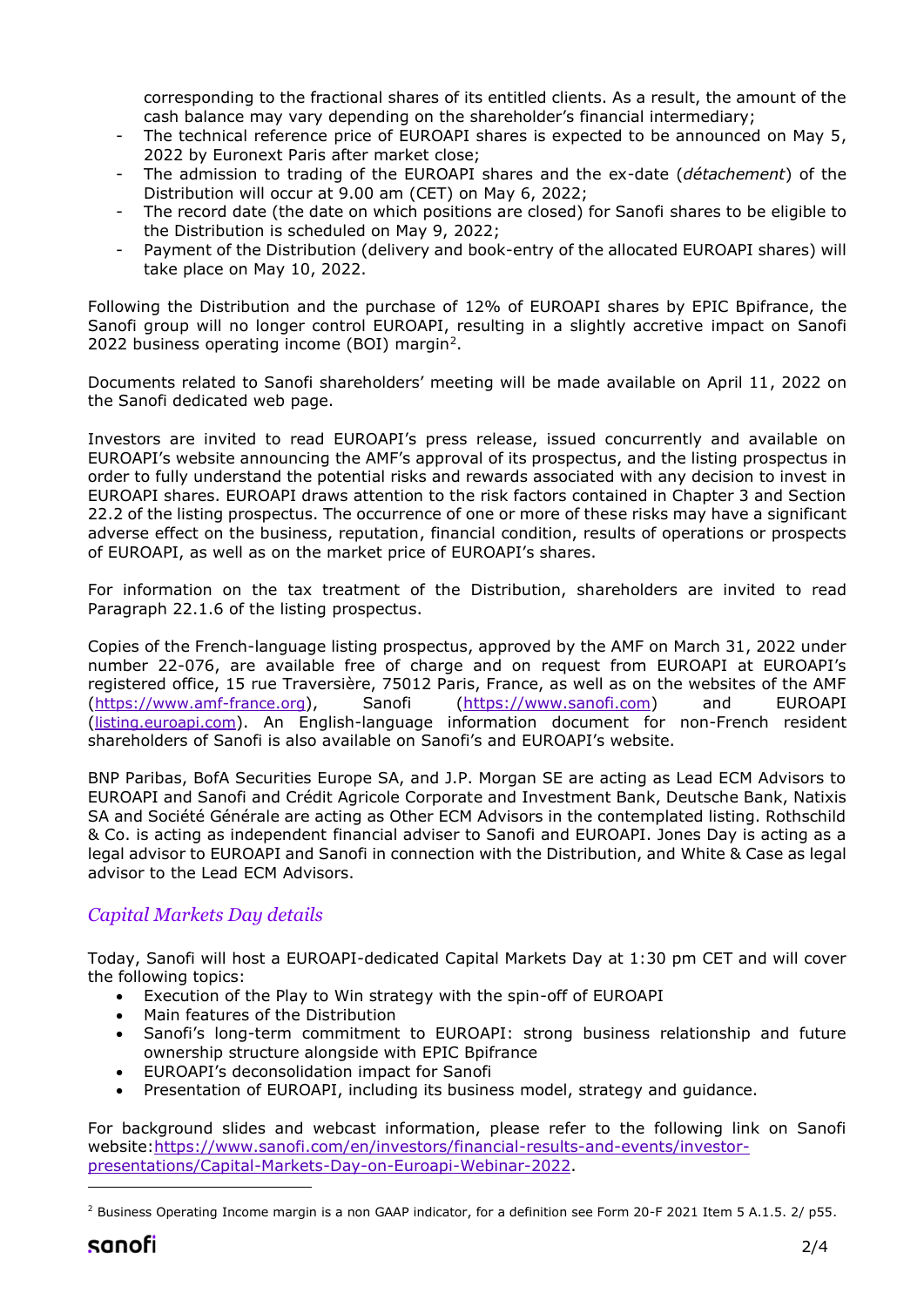#### *About Sanofi*

We are an innovative global healthcare company, driven by one purpose: we chase the miracles of science to improve people's lives. Our team, across some 100 countries, is dedicated to transforming the practice of medicine by working to turn the impossible into the possible. We provide potentially life-changing treatment options and life-saving vaccine protection to millions of people globally, while putting sustainability and social responsibility at the center of our ambitions.

Sanofi is listed on EURONEXT: SAN and NASDAQ: SNY

#### *Media Relations*

**Sandrine Guendoul** | + 33 6 25 09 14 25 | [sandrine.guendoul@sanofi.com](mailto:sandrine.guendoul@sanofi.com) **Victor Rouault** | + 33 6 70 93 71 40 | [victor.rouault@sanofi.com](mailto:victor.rouault@sanofi.com)

*Investor Relations* [investor.relations@sanofi.com](mailto:investor.relations@sanofi.com)

**France:** + 33 1 53 77 45 45 | **U.S.:** + 1 908 981 5560

#### *Shareholders hotline*

**France :** + 33 8 05 29 21 06

**International :** + 33 9 86 87 80 65

#### **Notice**

This press release is intended for information purposes only and does not constitute a prospectus within the meaning of Regulation (EU) 2017/1129 of the European Parliament and of the Council of June 14, 2017, as amended (the "Prospectus Regulation"), and shares of EUROAPI will be distributed in circumstances that do not constitute "an offer to the public" within the meaning of the Prospectus Regulation. This press release constitutes an advertisement for the purposes of the Prospectus Regulation relating to the intention of EUROAPI to proceed with its proposed listing on the regulated market of Euronext Paris (the "Admission"). This press release does not constitute or form a part of any offer or solicitation to purchase or subscribe for securities in France, the United Kingdom, the United States of America, Canada, Australia, Japan or any other jurisdiction. No communication and no information in respect of the dividend distribution of the shares of EUROAPI (the "Shares") may be sent to the public in any jurisdiction where a registration or approval is required. Any distribution of the Shares may be subject to specific legal or regulatory restrictions in certain jurisdictions. Neither Sanofi nor EUROAPI assumes any responsibility for any violation of any such restrictions by any person. Further details about the Admission are included in the listing prospectus issued by EUROAPI (the "Prospectus"). Investors should read the Prospectus in order to fully understand the potential risks and rewards associated with any decision to invest in the Shares, including the risk factors included in the Prospectus. The approval of the Prospectus by the French *Autorité des marchés financiers* (AMF) should not be understood as an endorsement of the quality of the Shares and/or EUROAPI, including its financial position.

The ECM Advisors are acting exclusively for EUROAPI and Sanofi and no one else in connection with the contemplated distribution and listing and will not regard any other person as their respective clients and will not be responsible to anyone other than EUROAPI and Sanofi for providing the protections afforded to their respective clients in connection with any distribution of shares of EUROAPI or otherwise, nor for providing any advice in relation to the distribution of shares, the content of this press release or any transaction, arrangement or other matter referred to herein. None of the ECM Advisors or any of their respective directors, officers, employees, advisers or agents accepts any responsibility or liability whatsoever for or makes any representation or warranty, express or implied, as to the accuracy or completeness of the information in this press release (or whether any information has been omitted from this press release) or any other information relating to EUROAPI, Sanofi, their respective subsidiaries or associated companies, whether written, oral or in a visual or electronic form, and howsoever transmitted or made available or for any loss howsoever arising from any use of this announcement or its contents or otherwise arising in connection therewith.

#### **Notice to holders of American Depositary Receipts ("ADRs")**

As the record holder for all Sanofi shares represented by ADRs, JP Morgan, as Depositary, will receive shares of EUROAPI in the Distribution on behalf of Sanofi's ADR holders. The Depositary has deemed that the distribution of EUROAPI shares to ADR holders is not feasible. Accordingly, pursuant to the terms of the deposit agreement between the Depositary, Sanofi and the owners and beneficial owners of American Depositary Receipts, the Depositary will sell the EUROAPI shares and distribute the net cash proceeds of the sale to ADR holders on the relevant record date.

#### **Sanofi Forward-Looking Statements**

This press release contains forward-looking statements as defined in the Private Securities Litigation Reform Act of 1995, as amended. Forward-looking statements are statements that are not historical facts. These statements include projections and estimates and their underlying assumptions, statements regarding plans, objectives, intentions and expectations with respect to future financial results, events, operations, services, product development and potential, and statements regarding future performance. Forward-looking statements are generally identified by the words "expects", "anticipates", "believes", "intends", "estimates", "plans" and similar expressions. Although Sanofi's management believes that the expectations reflected in such forward-looking statements are reasonable, investors are cautioned that forward-looking information and statements are subject to various risks and uncertainties, many of which are difficult to predict and generally beyond the control of Sanofi, that could cause actual results and developments to differ materially from those expressed in, or implied or projected by, the forward-looking information and statements. These risks and uncertainties include among other things Sanofi's and EUROAPI's ability to benefit from external growth opportunities, to complete related transactions (notably the planned distribution of 58% of EUROAPI share capital and its listing on the regulated market of Euronext Paris) and/or obtain regulatory clearances, trends in exchange rates and prevailing interest rates, volatile economic and market conditions, cost containment initiatives and subsequent changes thereto, and the impact that COVID-19 and recent armed conflicts will have on us, our customers, suppliers, vendors, and other business

## sanofi